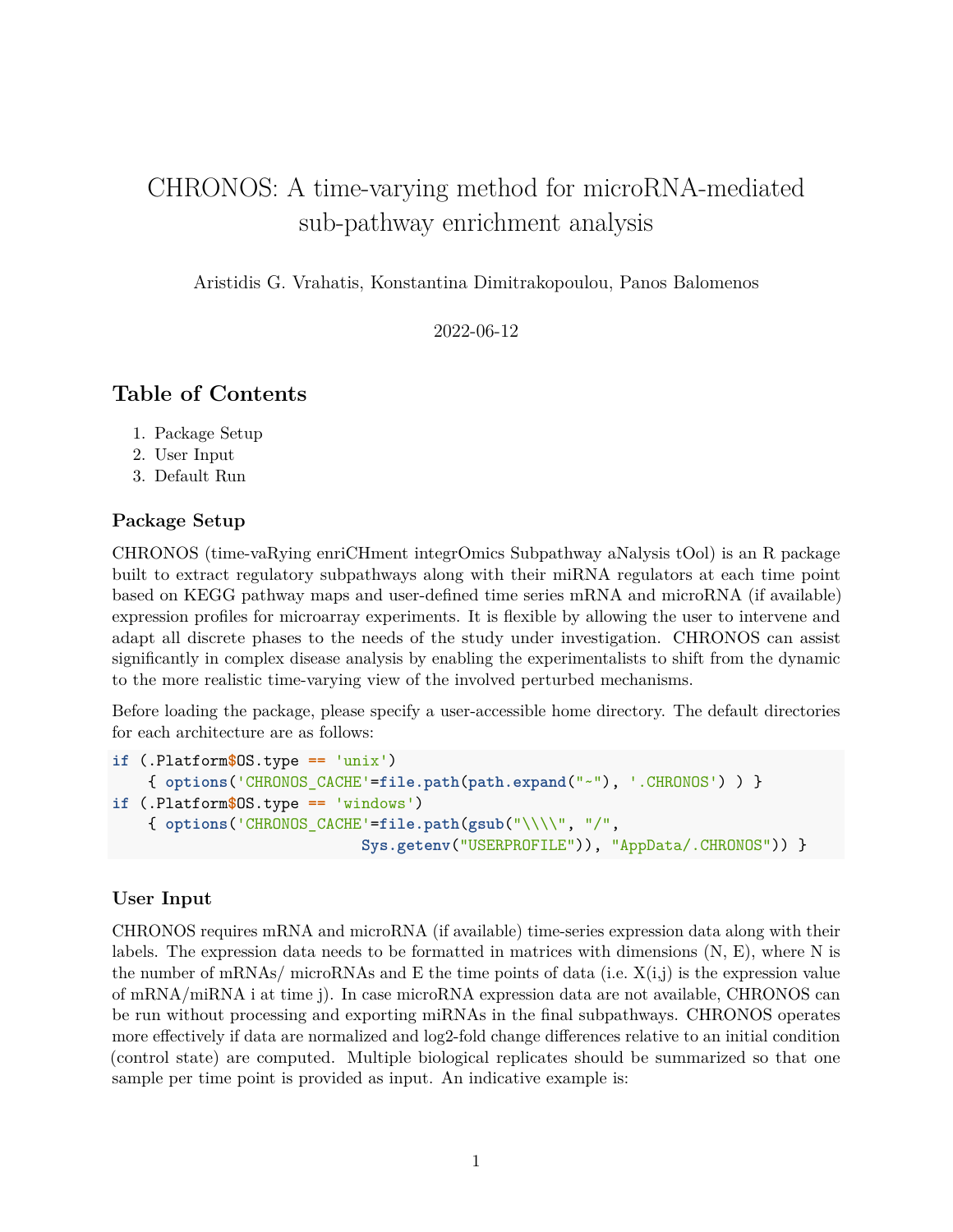```
library('CHRONOS')
load(system.file('extdata', 'Examples//data.RData', package='CHRONOS'))
head(mRNAexpr)
## [,1] [,2] [,3] [,4] [,5]
## 18 -0.0301981 -0.13214159 0.16098142 0.105607748 0.14038253
## 32 0.1002393 0.11929417 -0.15358686 0.512760639 -0.07647562
## 35 0.1678181 0.17534780 0.33999395 0.454677105 0.05409575
## 37 1.3563976 0.92800903 -0.65185547 -0.970592022 -0.14037323
## 39 -0.1676469 -0.11763173 -0.10790169 -0.002826691 -0.01870847
## 60 0.0373764 -0.05872822 0.01590395 0.224429607 -0.02530050
```
## **Default Run**

Next we present a default run of CHRONOS, which (i) imports mRNA from CHRONOS/extdata/Input/.txt and miRNA expressions from CHRONOS/extdata/Input/.txt, (ii) downloads (all availiable) pathways for a specified organism from KEGG, (iii) creates pathway graphs from downloaded KGML files, (iv) extracts linear subpathways from metabolic and non metabolic graphs, (v) downloads miRecords miRNA-mRNA interactions, (vi) scores extracted subpathways in order to extract significant results, (vii) visualizes the most the significant results.

```
out <- CHRONOSrun( mRNAexp=mRNAexpr,
                    mRNAlabel='entrezgene',
                    miRNAexp=miRNAexpr,
                    pathType=c('04915', '04917', '04930', '05031'),
                    org='hsa',
                    subType='All',
                    thresholds=c('subScore'=0.4, 'mirScore'=0.4),
                    miRNAinteractions=miRNAinteractions,
                    export='.txt')
```

|                |                                        | Subscores |                |       |       |       | miRNA Mediated Subpathway Members (HGNC symbol) |                  |                   |                     | miRNAs              |                       |                        |                     |                        |                  |
|----------------|----------------------------------------|-----------|----------------|-------|-------|-------|-------------------------------------------------|------------------|-------------------|---------------------|---------------------|-----------------------|------------------------|---------------------|------------------------|------------------|
|                | SubId Pathway                          | п.        | T <sub>2</sub> | T3    | T4    | T5    |                                                 |                  |                   |                     |                     |                       |                        |                     |                        |                  |
| S1             | (hsa04915) Estrogen signaling pathway  | 0.34      | 0.335          | 0.583 | 0.463 | 0.387 | CALM1                                           | NO <sub>53</sub> | ATF6B             |                     |                     |                       |                        |                     |                        |                  |
| S <sub>2</sub> | (hsa04917) Prolactin signaling pathway | 0.352     | 0.37           | 0.431 | 0.561 | 0.356 | SOC54                                           | STAT1            | CCND <sub>2</sub> |                     |                     |                       |                        |                     |                        |                  |
| S3             | (hsa04915) Estrogen signaling pathway  | 0.339     | 0.387          | 0.568 | 0.464 | 0.344 | CALM1                                           | NO <sub>53</sub> | <b>CREBS</b>      |                     |                     |                       |                        |                     |                        |                  |
| S <sub>4</sub> | (hsa05031) Amphetamine addiction       | 0.21      | 0.402          | 0.555 | 0.391 | 0.359 | CALML3                                          | CAMK2A           | <b>CREBS</b>      | FOS                 |                     | hsa-miR-101(t2)       | hsa-miR-221(t3)        |                     |                        |                  |
| <b>SS</b>      | (hsa05031) Amphetamine addiction       | 0.126     | 0.415          | 0.559 | 0.407 | 0.344 | <b>CALM1</b>                                    | CAMK2A           | <b>CREBS</b>      | FOS                 |                     | hsa-miR-101(t2)       | hsa-miR-221(t3)        |                     |                        |                  |
| IS6            | (hsa04917) Prolactin signaling pathway | 0.356     | 0.198          | 0.539 | 0.574 | 0.155 | SOCS3                                           | STAT1            | CCND <sub>2</sub> |                     |                     | hsa-miR-203(t2.t3.t4) | hsa-miR-30b(t3)        |                     |                        |                  |
| ls7            | (hsa04930) Type II diabetes mellitus   | 0.442     | 0.427          | 0.306 | 0.26  | 0.379 | <b>TNF</b>                                      | <b>MAPK8</b>     | IRS2              | PIK3R3              | SLC2A4              | hsa-miR-181a(t1.t3)   | hsa-miR-181c(t1,t3,t4) | hsa-miR-181b(t2)    |                        |                  |
| ISB            | (hsa04915) Estrogen signaling pathway  | 0.196     | 0.178          | 0.576 | 0.426 | 0.416 | CALML3                                          | NO <sub>53</sub> | ATF6B             |                     |                     |                       |                        |                     |                        |                  |
| S9             | (hsa04915) Estrogen signaling pathway  | 0.285     | 0.157          | 0.618 | 0.422 | 0.311 | CALM1                                           | NO <sub>53</sub> | <b>CREB1</b>      |                     |                     | hsa-miR-27a(t3)       | hsa-miR-27b(t3)        |                     |                        |                  |
| <b>S10</b>     | (hsa04915) Estrogen signaling pathway  | 0.195     | 0.23           | 0.562 | 0.427 | 0.372 | CALML3                                          | NO <sub>53</sub> | <b>CREBS</b>      |                     |                     |                       |                        |                     |                        |                  |
| <b>S11</b>     | (hsa04917) Prolactin signaling pathway | 0.389     | 0.198          | 0.519 | 0.516 | 0.155 | SOCS <sub>2</sub>                               | STAT1            | CCND <sub>2</sub> |                     |                     |                       |                        |                     |                        |                  |
| <b>S12</b>     | (hsa04930) Type II diabetes mellitus   | 0.438     | 0.437          | 0.289 | 0.23  | 0.35  | <b>TNF</b>                                      | <b>MAPK8</b>     | IRS2              | PIK3CD              | SLC <sub>2</sub> A4 |                       |                        |                     |                        |                  |
| \$13           | (hsa05031) Amphetamine addiction       | 0.164     | 0.272          | 0.626 | 0.336 | 0.313 | CALML3                                          | CAMK2A           | <b>CREB1</b>      | FOS                 |                     | hsa-miR-27a(t3)       | hsa-miR-27b(t3)        | hsa-miR-101(t2)     | hsa-miR-221(t3)        |                  |
| S14            | (hsa04917) Prolactin signaling pathway | 0.394     | 0.396          | 0.161 | 0.283 | 0.457 | SOCS4                                           | STAT1            | <b>GCK</b>        |                     |                     |                       |                        |                     |                        |                  |
| <b>S15</b>     | (hsa05031) Amphetamine addiction       | 0.081     | 0.285          | 0.631 | 0.353 | 0.297 | <b>CALM1</b>                                    | CAMK2A           | <b>CREB1</b>      | FOS                 |                     | hsa-miR-27a(t3)       | hsa-miR-27b(t3)        | hsa-miR-101(t2)     | hsa-miR-221(t3)        |                  |
| <b>S16</b>     | (hsa04930) Type II diabetes mellitus   | 0.418     | 0.392          | 0.304 | 0.064 | 0.365 | <b>TNF</b>                                      | <b>MAPKS</b>     | IRS2              | <b>PIKBCA</b>       | <b>SLC2A4</b>       |                       |                        |                     |                        |                  |
| <b>S17</b>     | (hsa04930) Type II diabetes mellitus   | 0.368     | 0.409          | 0.188 | 0.221 | 0.302 | <b>PRKCE</b>                                    | IRS2             | <b>PIK3CD</b>     | SLC2A4              |                     | hsa-miR-181a(t1)      | hsa-miR-181c(t1.t3)    |                     |                        |                  |
| <b>S18</b>     | (hsa04915) Estrogen signaling pathway  | 0.14      | ۰              | 0.612 | 0.385 | 0.339 | CALML3                                          | NO <sub>53</sub> | <b>CREB1</b>      |                     |                     | hsa-miR-27a(t3)       | hsa-miR-27b(t3)        |                     |                        |                  |
| <b>S19</b>     | (hsa04917) Prolactin signaling pathway | 0.431     | 0.224          | 0.25  | 0.239 | 0.255 | SOCS <sub>2</sub>                               | STAT1            | <b>GCK</b>        |                     |                     |                       |                        |                     |                        |                  |
| <b>S20</b>     | (hsa04930) Type II diabetes mellitus   | 0.259     | 0.426          | 0.118 | 0.262 | 0.232 | SOCS3                                           | IRS2             | PIK3R3            | SLC <sub>2</sub> A4 |                     | hsa-miR-203(t2,t3,t4) | hsa-miR-30b(t3)        | hsa-miR-181a(t1.t3) | hsa-miR-181c(t1,t3,t4) | hsa-miR-181b(t2) |
| S21            | (hsa04930) Type II diabetes mellitus   | 0.254     | 0.439          | 0.095 | 0.221 | 0.193 | SOCS3                                           | IRS2             | PK3CD             | SLC2A4              |                     | hsa-miR-203(t2.t3.t4) | hsa-miR-30b(t3)        | hsa-miR-181a(t1.t3) | hsa-miR-181c(t1.t3)    |                  |

Figure 1: Results